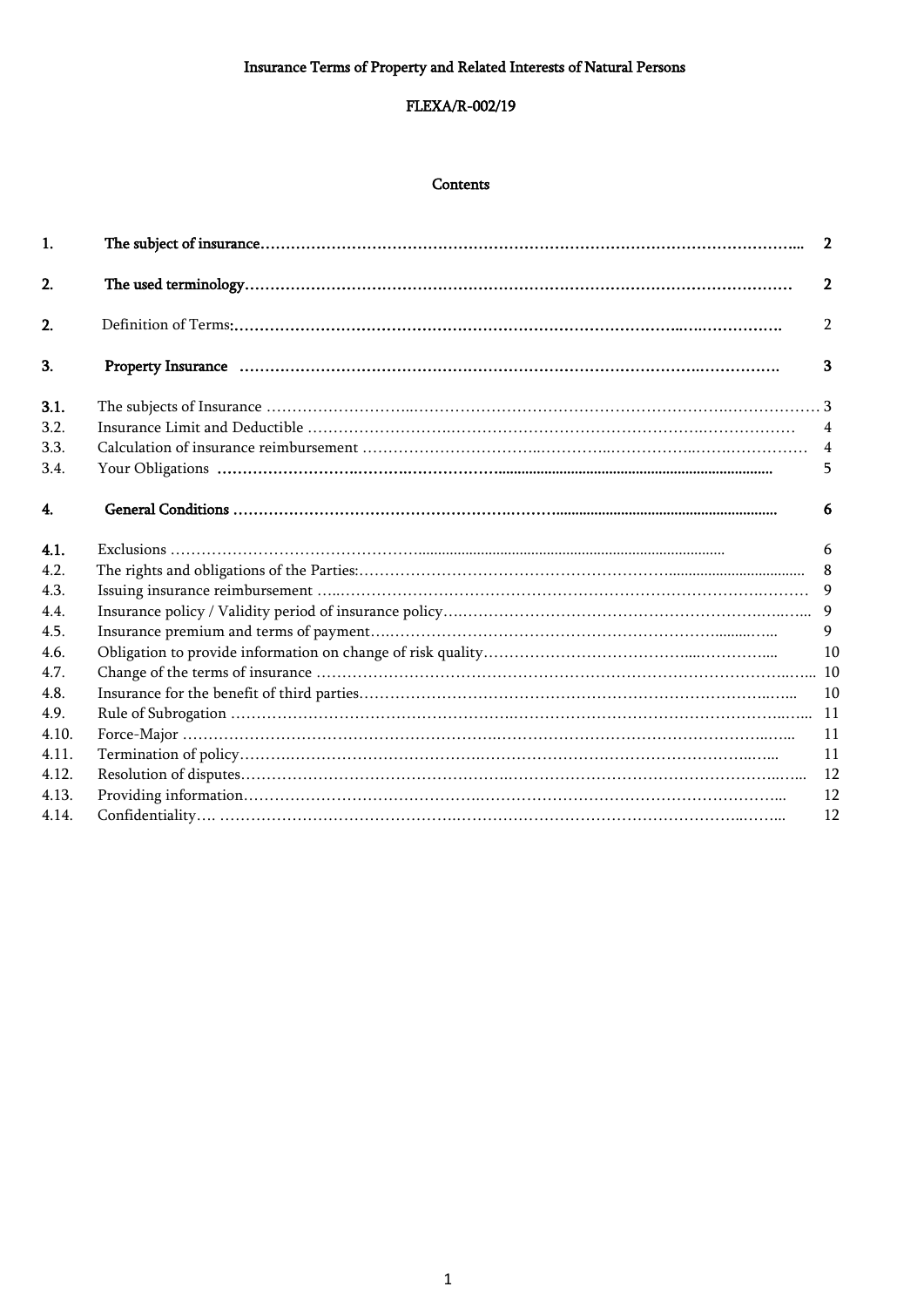# These terms are in force together with Insurance Policy issued by us. Without the Insurance Policy, these terms do not have legal force. By filling the insurance application, you confirm that you understand these terms and agree with them.

## 1. The Subject of Insurance

1.1. The subject of insurance provided for in these terms is:

1.1.1. Property - The insurance from the side of Insurer of interior facing and internal household engineering fittings and contect of the property legally owned by the Insured from the following risks: fire, strike of lightning, explosion, falling off an aircraft excluding exceptions to the conditions of insurance.

1.1.2. In order to conclude the insurance agreement, it is necessary that you fill in an insurance application on our web-page and agrre the given Terms. It is necessary that you provide an accurate address of the property to be insured together with other necessary information. Based on the application, the Policy will be prepared and will be handed to you.

1.1.3. On the basis of application and these terms, individual Insurance Policy is issued. These application and terms fully apply to this Policy.

# Please note! If you shall not be able to provide the insurance interest towards the subject of insurance once the Insured event occur, we refuse to pay the insurance reimbursement.

Please note that in the case of essentially inaccurate references to the property in the application (when it is impossible to accurately identify the property) we refuse to issue an insurance reimbursement.

Please note that if there are several insurance policies in relation to property, only one policy will affect.

### 2. Definition of Terms

The Insured – a person who enters into Insurance Agreement in person and who is obliged to pay the relevant Insurance Premium;

The policyholder – the same as Insured unless otherwise provided by these terms;

Beneficiary – a person indicated in the application and the Insurance Policy by the Insured that is entitled to receive the insurance reimbursement based on the insurance agreement and the legislation of Georgia;

The insurance Agreement – Document that regulates the rights and liabilities arising between the Insurer and the Insured and which is composed of application, Insurance Policy and present terms;

Insurance Policy (Policy/certificate/together with the annexes) - a written document issued by the Insurer and sighed by the Insurer and Insured certifying the conclusion of insurance agreement as per the present terms, it describes the major conditions and is handed to Insured. In addition, if the data in the Policy and the provisions contained in these terms contradict each other, preference is given to the Policy; only sighed insurance policy certifies the conclusion of insurance agreement.

Insurance period - the period of time specified in the Insurance Policy, during which the insurance is valid and during which the insurance events occurred are subject to reimbursement. In addition, insurance enters into force from 24:00 am on the first day indicated in the Policy and is valid till 24 hours on the last day indicated the Policy, unless otherwise provided in the insurance policy itself;

Insurance Premium – the amount that the Insured shall pay for the purchase of insurance as it is being issued through a once-only payment or at a specified periodicity as indicated in the Policy;

Insurance Limit - The amount of money prescribed by the Insurance Policy, which is the maximum limit of insurance reimbursement that you/beneficiary can receive as a result of the Insured Event from us during the Insurance period.

Insured event - an unexpected event caused by insurance risks during the insurance period that caused damage or destruction of insured property, which results the liability of the Insurer to compensate the losses according to these terms and conditions;

The Insurance risk – the risk that contains the signs of the possibility of its occurrence and for which the insurance is made;

Increased risk – Not taking/not considering the usual precaution measures from the side of the Insured towards the insured property;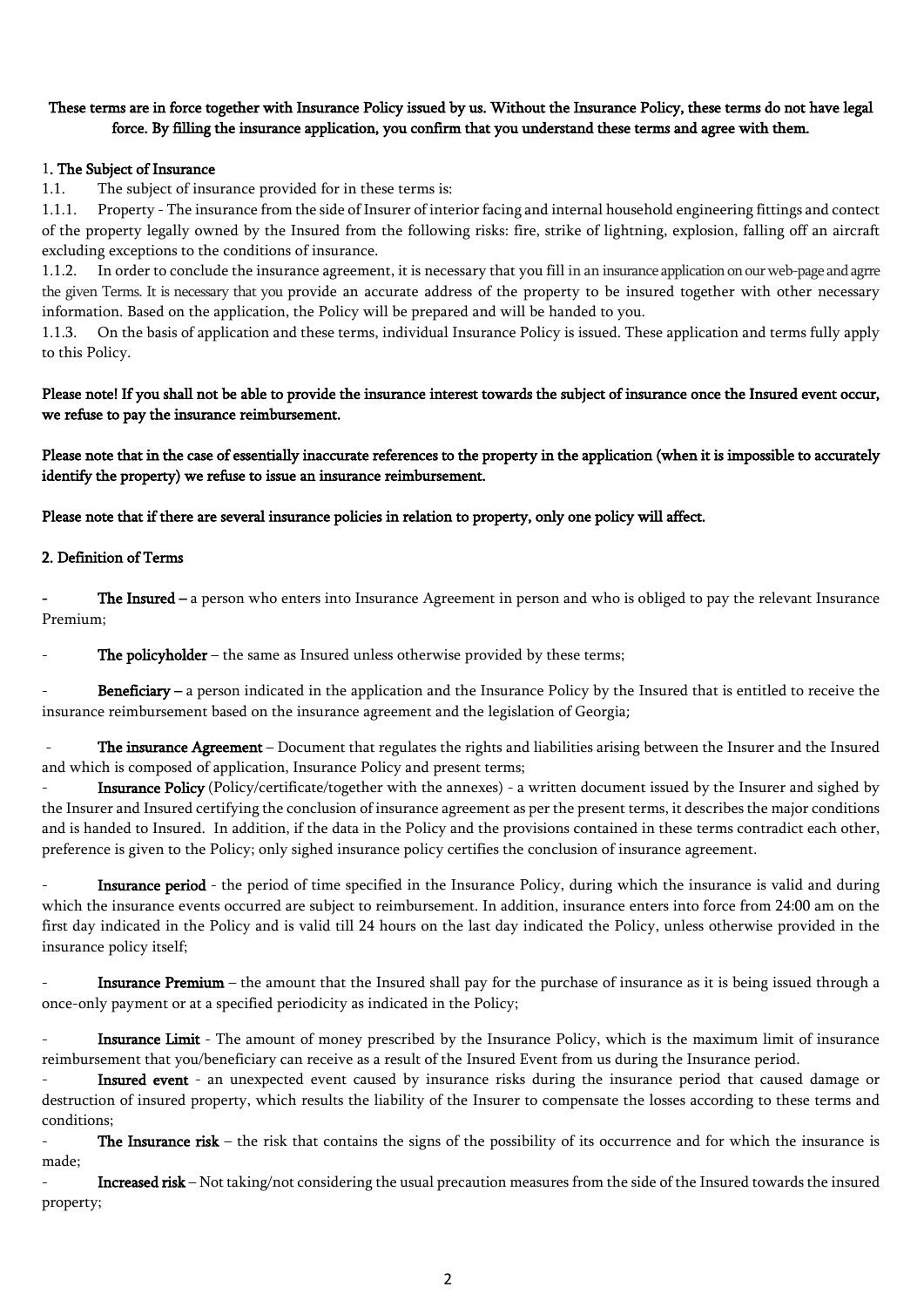Insurance reimbursement - the amount that will be issued by the Insurer to the insured / beneficiary once the insurance event occurs in the manner and conditions envisaged by these terms;

Once-only Limit - implies the limit of amount provided in the insurance policy (if any) which is considered fully exhausted if used once (regardless of whether or not the amount is fully exhausted or not);

- Deductible - (non-refundable minimum) - the amount of money not paid br the Insurer and which is deducted from the amount of reimbursable loss;

Depreciation - natural impairment of the insured property over time;

Insurance territory - Property will be insured only at the address indicated in the policy as the address of the insurance object.

Insured property - property indicated in the policy and located at the address indicated in the policy box "The address of the insured object".

The family member– Spouse, child (children), relative or other natural person (other than the tenant) who is a permanent resident of the house / apartment covered by the insurance. A person who lives in an insured home / apartment in exchange for financial compensation or other interest is not considered to be a family member.

Interior facing – All types of plastering and painting as well as sculpting works; Wall facing with any types of wood, plastics or similar materials, wallpaper, floor and ceiling cover, windows and doors, internal partitions, interior decorative elements and internal stairs (except the monolithically mounted stairs)

Internal household engineering fittings-Sanitary-technical and heating equipment, water boilers, water supply systems, gasification, electric wiring, sewage system, electricity counters, television and telephone cables.

Content – movable furniture and technique, other household items.

Fire - for the purposes of this insurance, the fire implies the fire having the possibility to spread itself beyond the place allocated for making up the fire and directly damages/destroys the Insured property;

Strike of lightning \_ a natural giant electronic discharge in the atmosphere accompanied by thunder

Explosion - An explosion caused by unexpected increase in gas pressure in the system or by gas leakage from the system of domestic engineering equipment.

Falling of an aircraft – the falling off an aircraft, which causes damage or destruction of the insured property.

Assisting in the right to exercise subrogation - handing your right of claim to the third party to us and to assist in the concluding of all the necessary documents and implementing relevant procedures.

**Earned insurance premiums** - amount of the premium pro rata the time period from the beginning of insurance period up to the specific date within the insurance period

Unearned insurance premium - amount of the premium pro rata the time period left before the expiration of the insurance period by the specific date within the insurance period;

Insurance Application (Application) - the questionnaire to be filled in by You at Our webpage, comprising information necessary for insurance, Application shall be filled electronically prior issuance of the Insurance Policy;

- We, our - insurer / JSC "Insurance Company Aldagi";

You, your- Insured/policyholder.

**-** Terms - Terms and Conditions, placed on the relevant web-page at the moment of purchasing of insurance, which are agreed/accepted by You by purchasing the insurance.

The list of terms referred to in Article 2 is not exhaustive and in the present terms and conditions there may be a separate explanation of other terms, in which case the advantage is given to more specific and full explanation;

In addition, the terms used in these conditions have usual meanings. Moreover, if the understanding of the terms used in the conditions is quite variable, the advantages between different interpretations are given to those of legislative definitions, if the legislation of Georgia considers such terms.

## 3. The conditions of Property Insurance

### 3.1. The subjects of Insurance

3.1.1. The subject of the insurance is internal facing and domestic household engineering equipment and content of the immovable property in the individual ownership / legal ownership of the insured from the insurance risks indicated in the policy; In addition, the following cannot be the subject to insurance and is not covered by insurance:

• Constructive elements of buildings / structures, objects mounted on the outer side (masts, antennas, wires); Transmission and distribution lines, as well as external domestic engineering equipment (sanitary-technical and heating equipment, water boilers, water system, gasification system, electric power, sewerage system, electronic counters, television and telephone cables);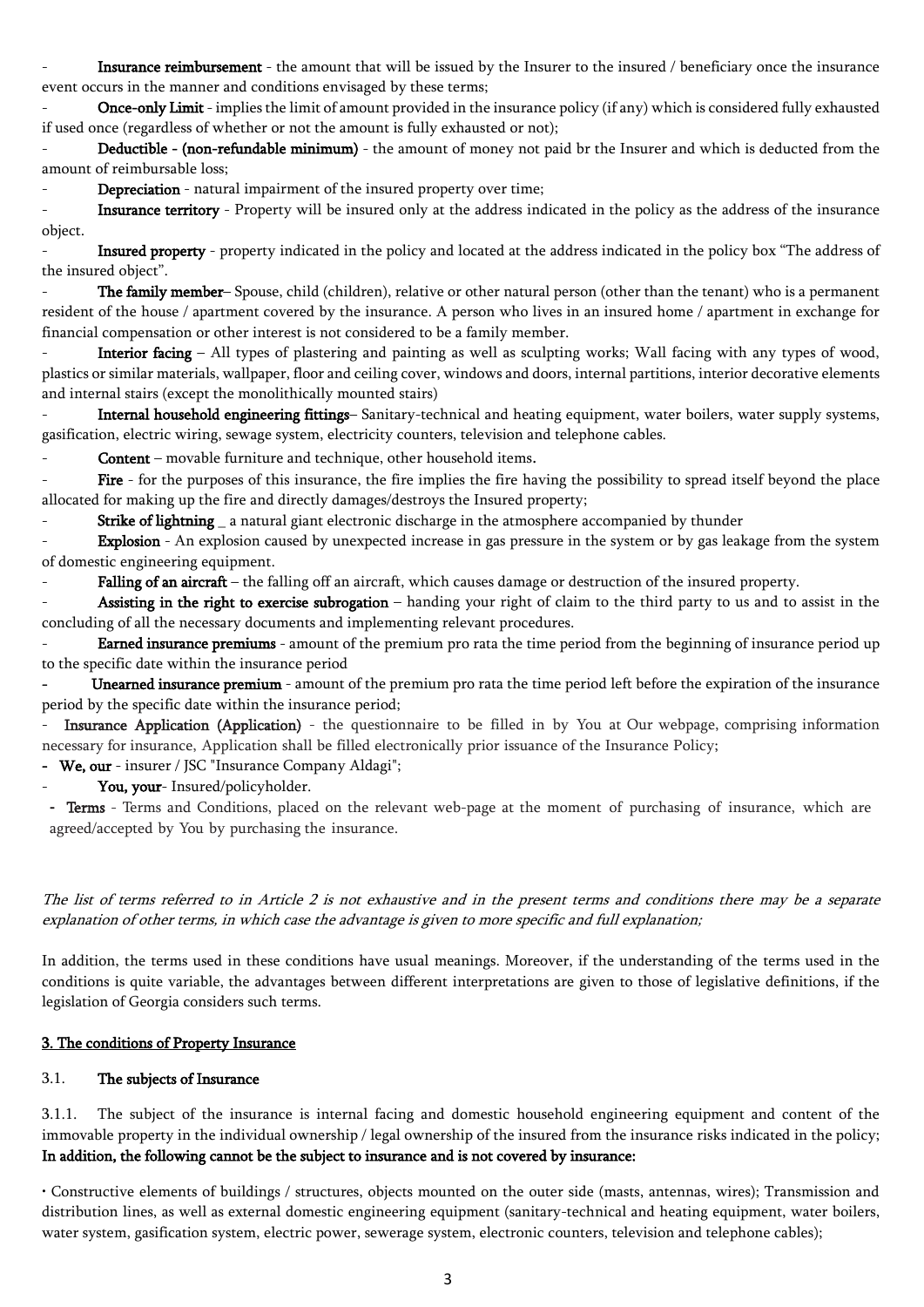- Animals, birds and insects; Plants, vegetation and crops;
- Food products;
- Explosive items and substances; Weapons, ammunition, fishing tools and equipment;

• Transport means subject to compulsory registration in accordance with the requirements of the applicable legislation;

• Carriers of Information carriers, technical means of information (magnetic block, magnetic lens, information block, etc.) in the computers and in other similar systems;

• Manuscripts, photographs, negatives, charts, drawings and / or any other type of documentation, accounting and business books and / or records, models, layouts, samples and forms;

•Articles made of gold, silver or other precious metals; Precious, semi-precious and modelled stones; Precious stones without processing and embossing; wires, bars, sand or unalloyed precious and rare metals; fur, photographs, sculptures and other works of art, stamps, coins, cash marks, bonds, and other collections, antiques; Cash in local or foreign currency, checks, bonds, savings vouchers and obligations, postage stamps, postal marks, postage and monetary postages, travel tickets, food vouchers, sim cards, mobile phone cards, gift vouchers, shares, other securities and bank cards;

• Any other property that is not an insurance subject in accordance with these terms.

# 3.2. Insurance Limit and deductible

3.2.1. The insurance limit is the maximum amount of money that is defined in the insurance policy, within which we pay you insurance reimbursement;

3.2.2. The sub-limits of our liability (in case of their existence) are defined within the insurance limits in the policy. The latter is the marginal amount of insurance payable for the relevant risk;

3.2.3. After reimbursement of the insured event/accident, the insurance limit / sub-limit will be reduced by the amount of reimbursement;

3.2.4. The deductible is determined by the insurance policy, which is the amount that is deducted from the insurance reimbursement for each insurance event and on which we are not responsible.

# 3.3. Calculation of insurance reimbursement

3.3.1. In case of damage / destruction of property repairs, reimbursement will be calculated within the insurance limits, depending on the restorative value of damaged / destroyed property, taking into consideration of the deductible and depreciation;

Monthly depreciation is calculated in proportion to annual depreciation and makes up 7% per month. In addition, the depreciation for the incomplete month is calculated in the same way as for a full month.

3.3.2. In case of damage of property repairs, the costs of repair/remediation / removal required for the recovery of the damaged property are subject to reimbursement within the insurance limits.

3.3.3. Reimbursable repair / restorative expenses include:

a) Expenses on repair materials and spare parts;

b) Expenses on repair labor;

c) Expenses that are needed for transportation of materials to the destination;

d) Other expenses incurred to recover directly the pre insurance conditions.

3.3.4. Recovery costs are calculated based on the prices at the moment of insurance event/accident, taking into consideration the deductible and depreciation.

3.3.5. If the restoration of property is impossible as per the characteristics at the moment of the accident due to any reasons or it is economically inexpedient, some characteristics of the property to be restored may change by mutual agreement.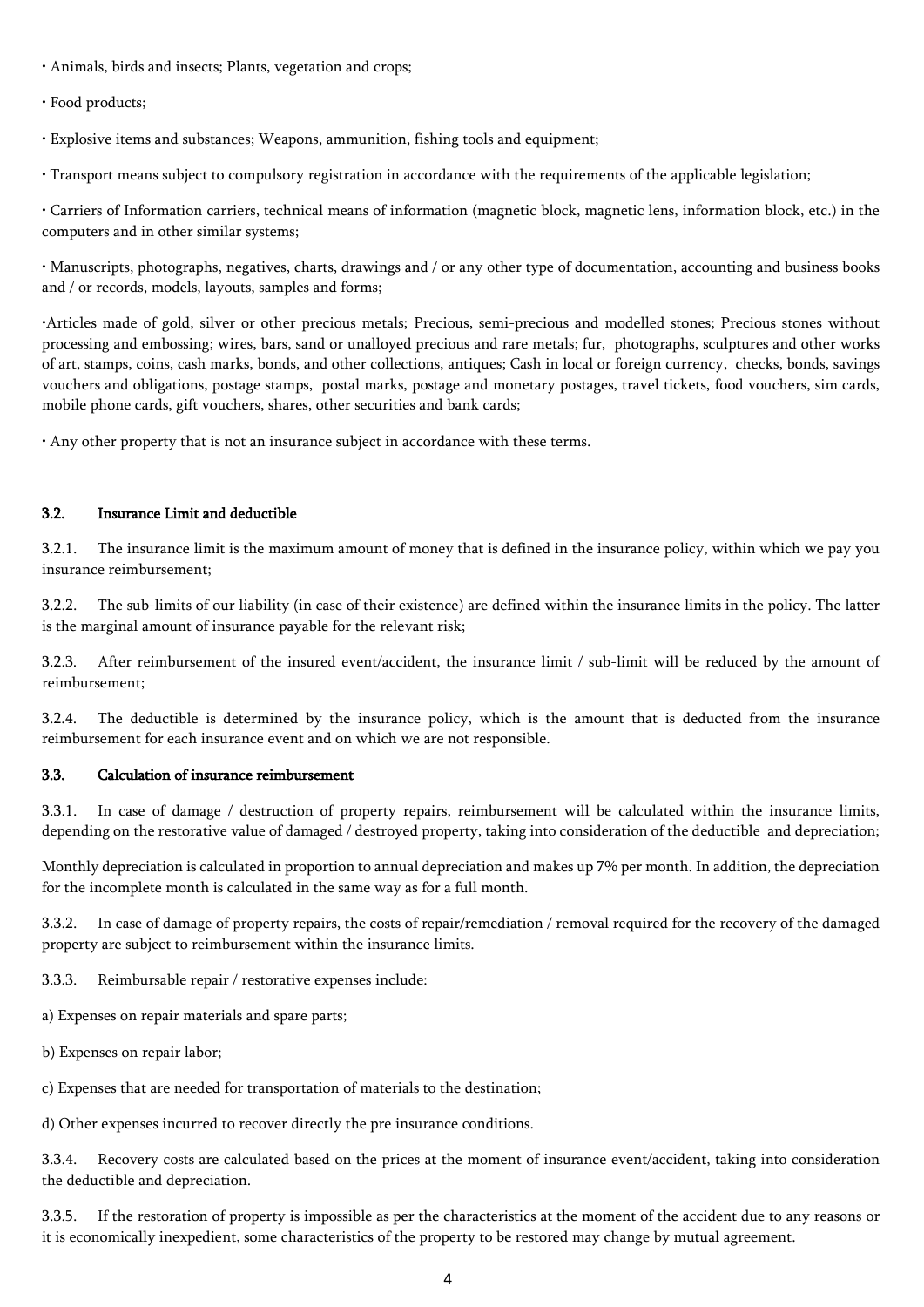3.3.6. We will reimburse the expenses that may be required to carry out the pre-renovation work if such works are part of the final repair, are agreed with us and if this does not increase the total cost of the repair.

3.3.7. All expenses related to the restoration works must be paid in a timely and reasonable manner.

We will not be responsible for additional damages caused by not timely eliminated primary damages.

Moreover, you should not restore / repair damaged / destroyed property without our consent and you should ensure that you maintain the situation on the spot as far as possible before our representative arrives there. The breach of this obligation from your side is the basis for the insurer to refuse the insurance reimbursement.

3.3.7. In case of damages / destruction of the content, compensation will be calculated within the insurance limits, according to the replacement value of damaged / destroyed content, taking into consideration of the franchise and depreciation;

Dubble Insurance - if the insured's property will appear to be insured with several insurers (dual insurance) at the same time, you are obliged to promptly provide this information to us and provide the identification of other insurers and the amount of their liabilities in the relevant written notification. In such case, we, the insurers, will take part in reimbursement of the lump sum as joint debtors proportionally to the amount of liability, but you do not have the right to claim more reimbursement than the actual damage;

In case of reimbursement of the total value of the property, you are obliged to grant us with the property rights for remainders and to perform all the activities provided for this purpose by the applicable legislation of Georgia. Besides, if it is impossible to grant the property rights for the remainders (which is not related to the violation of your obligations under the terms of insurance or the illegal actions) and / or there is a legal restrictions / prohibition over the remainders and / or registered equitable lien and / or other objective circumstances are present, which make it impossible the property and ownership right to be granted to us, we are authorized to deduct the remaining market value of the modified / destroyed remainders from the insurance reimbursement to be paid.

If it was found out that the destruction or damage to the property was caused by the actions of a third person, we have the right to use the rule of subrogation and demand the compensation of the paid amount from the guilty party.

If it is impossible to use the right of subrogation to your fault, we have the right to refuse compensation or demand from you to pay back the already paid insurance reimbursement.

#### The following is not the subject of reimbursement:

A) Additional expenses incurred on improvement of damaged facilities or changes of its characteristics;

- B) Expenses incurred on preventive maintenance and on services;
- C) Costs which are necessary to be incurred independently from the insured event;
- D) Other costs that exceed the necessities.

# 3.4. Your Obligations

Once the insurance event occurs, you are obliged to:

3.4.1. Immediately inform the relevant competent authority (patrol police, fire service, emergency situations management service, etc.) as well as inform us (our 24-hour call center).

3.4.2. Apply all possible reasonable measures for termination of further losses, to reduce its amount or to save the damaged property. When applying such measures, you must act in accordance with our oral and / or written instructions if such is issued;

3.4.3. Ensure that you maintain the situation on the spot as far as possible before our representative arrives there.

3.4.4. Take all necessary measures to ensure our request for subrogation towards the third parties who are responsible for the damage and loss during the insured event.

3.4.5. Support us to investigate the causes, the circumstances and the amount of damage of the insured event.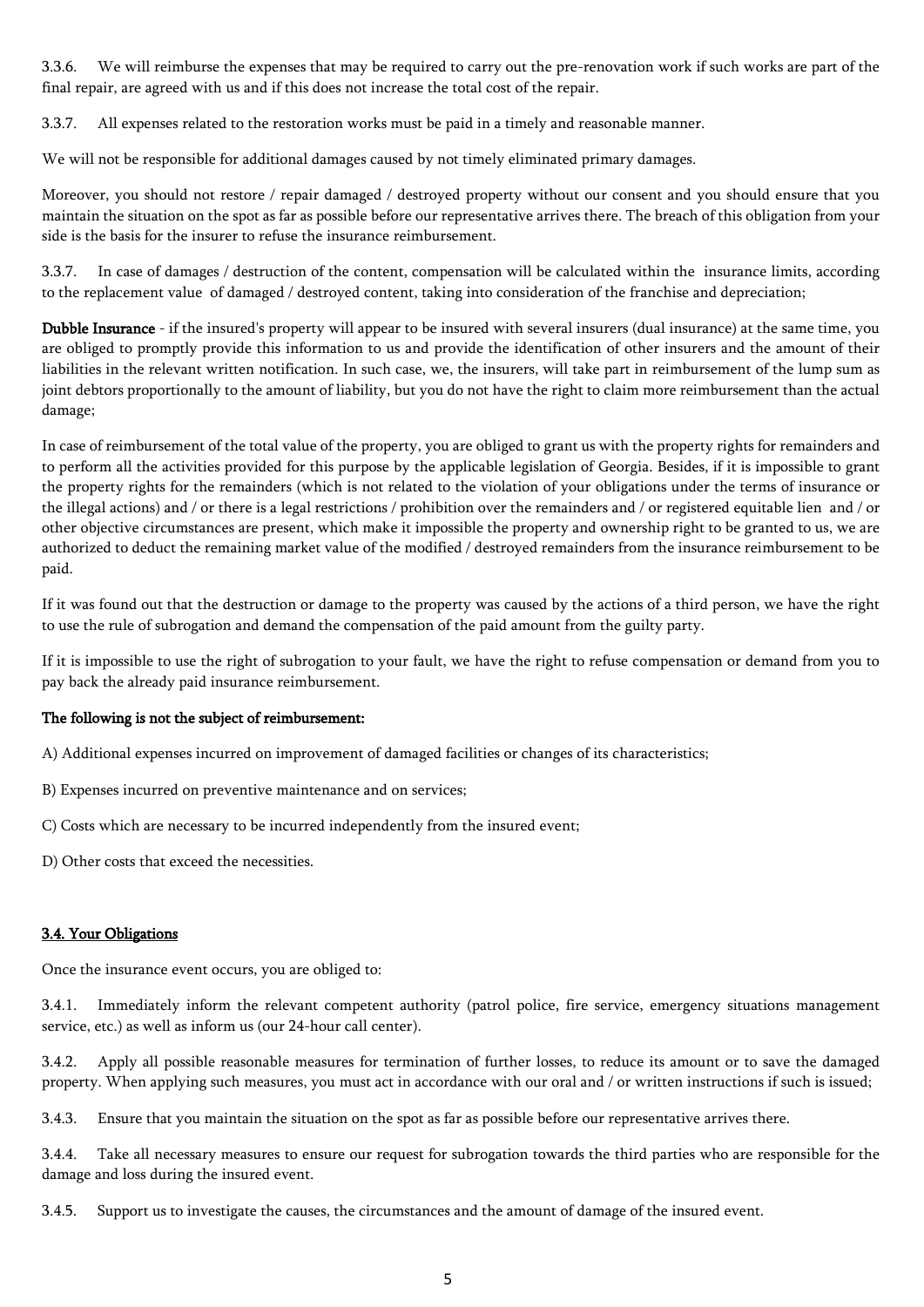3.4.6. No later than 1 week from the moment of insured event provide us with:

A) Written notification about insured event;

B) A written application with reference to the list of damaged property and the approximate values of its restorative / replacement costs.

C) The original insurance policy;

D) Evidence of the circumstances of the case issued by competent state authorities related to the insurance case: firefighting, hydro meteorological center, patrol police, MIA, prosecutor's office or other law enforcement agencies (according to the nature of the accident within their competence);

E) Document confirming ownership right or other property interest (Extract from Public Register, Purchase Agreement, Lease Agreement, etc.);

F) Documentation confirming the amount of damage;

G) Your bank details.

We reserve the right to request additional documents if necessary, if it is impossible to determine important circumstances for insurance and / or accurate calculation of the amount of damage.

# 4. General Conditions

#### 4.1. Exclusions

# 4.1.1. Insurance does not apply and accordingly we are exempt from the obligation to pay insurance reimbursement in the following cases:

(A) The damage is caused by your, the policyholders's or the beneficiary's, deliberate action, gross negligence or violation of law.

B) The damage is caused by war, conquest, by the actions of the foreign enemy (whether war is declared or not), civil disorder, civil war, rebellion, revolution, revolt or military or unlawful power, any act of terrorism, by the influence of other insurmountable power excluding the force-majeure risks;

C) In case of ionizing radiation, nuclear radiation or pollution from other harmful wastes has occurred; if modification of natural conditions of gasses containing radioactive, explosive, nuclear substances has occurred;

D) Damage arising from any other contract, agreement. In the case of existence of other insurance contracts where the same interest is insured, the provisions defined for dubble insurance are acting, which means, if the insured's interest provided in this section of the terms will be insured (dual insurance) with several insurers at the same time, you are obliged to promptly provide this information to us and provide the identification of other insurers and the amount of their liabilities in the relevant written notification. In such case, we, the insurers, will take part in reimbursement of the lump sum as joint debtors proportionally to the amount of liability, but the insured does not have the right to claim more reimbursement than the actual damage;

E) If there is a circumstance that, according to the applicable legislation of Georgia, grants us the right to refuse compensation.

# 4.1.2. Insurance does not apply and, therefore, we are exempt from the obligation to pay insurance compensation in the following cases:

A) Damage or destruction caused by pressure waves produced by supersonic or hypersonic aircraft or any other flying object.

B) Loss or damage of electronic appliances or electrical equipment caused by strike of lightning.

C) Damage caused by flame, which is not due to the fire.

D) Damage or loss of insured property caused by sudden fermentation or heating or through any thermal process;

E) Damages caused to furniture, household appliances, engineering equipment and other household items left in the open air or already damaged at the moment of damage occurrence and/or located in the disbanded building including the damages caused by open doors or windows, as well as roof windows of a building.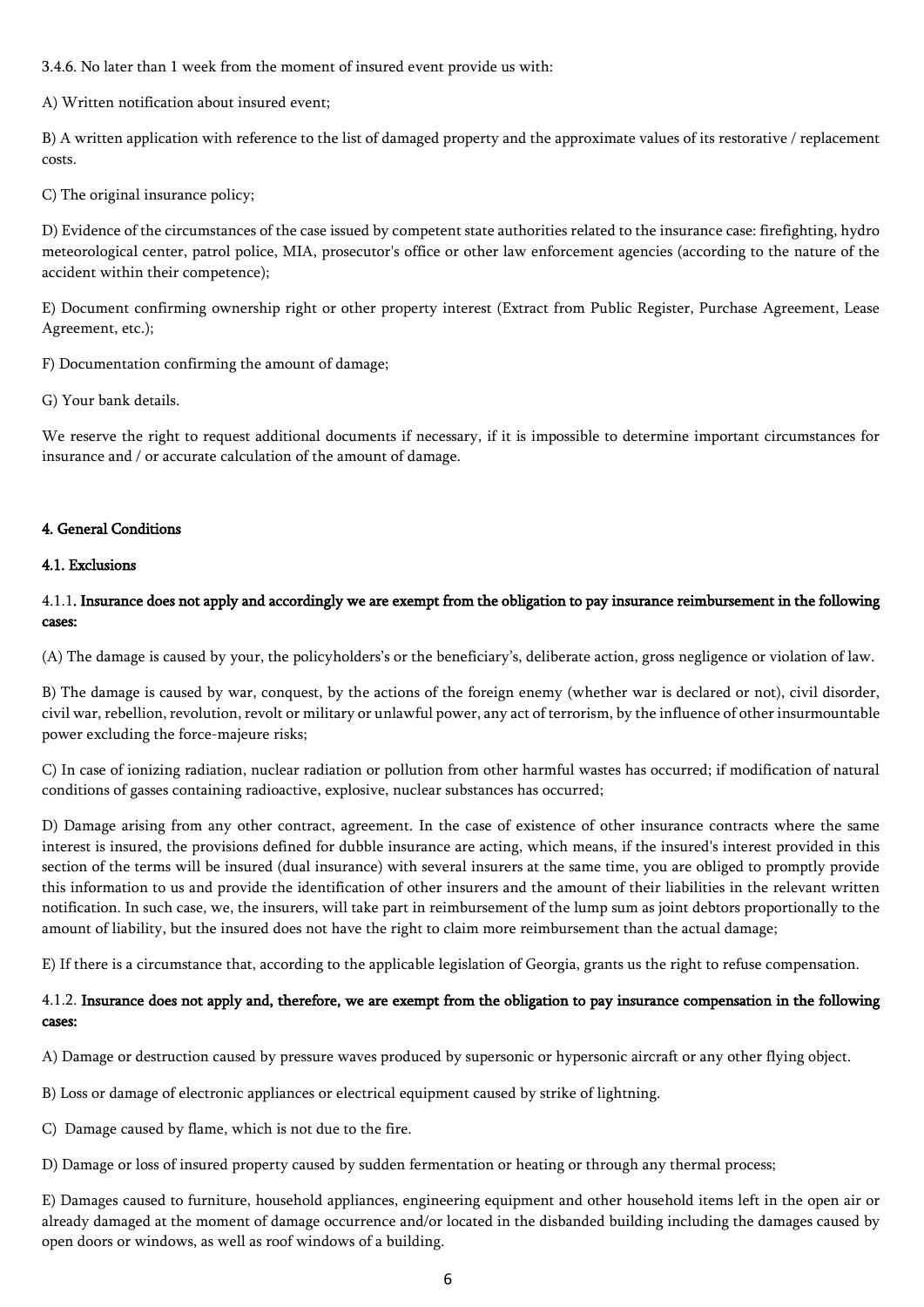F) Any damage inflicted on the insured's engineering equipment outside, or inflicted to the external facing.

G) Damage caused by incorrect use of drainage systems.

H) Damage caused by artificial lowering or motion of the ground as a result of land works, erosion of river bank and adjoining territories;

I) Damage that is caused by the destruction, structural changes or repairs of any property; damage that is caused by the construction work or excavation of the foundation of any property.

J) Loss or damage that has occurred in the process of repairing, abolishing, extending or transmitting water pipes, channels, tanks or equipment.

K) If at the moment of concluding the insurance agreement, the area of insurance was recognized as a possible natural disaster zone by the competent state bodies.

L) Caused by the order, decree, action, confiscation, requisition, expropriation or attempts of any Government authority

M) Caused by engineering or other defects of the construction, incorrect design, by poorly performed work or by using poor quality materials.

N) Caused by the capital repair of buildings / structures.

O) Damage caused by radiation or pollution, except for contamination caused by insured event;

P) if the content is get out from the insured property;

Q) Damage caused by any other risks other than risks indicated in the present terms and conditions.

### 4.1.3. We are released to fulfill the undertaken liabilities if you:

A) Have not transferred us the right of subrogation/ did not provide the documents required to claim the subrogation from the person responsible for the event.

B) If the you / your family member intentionally committed an unlawful act which is directly related to the occurrence of an insured event.

#### 4.1.4. We are entitled to refuse to pay the insurance compensation if the following circumstances have occurred:

A) You did not fulfill you obligations under the insurance terms;

B) Did not provide information about the insurance accident (notification) in the terms agreed upon in the terms of insurance and our interests have been substantially affected by the failure to provide the notification;

C) The information / documents required for insurance implementation / recognition of insured event / for calculating the amount of insurance payments by the insurer are deliberately inaccurate or false;

D) There are circumstances that increase the probability of the risks , are known to you, to the policyholder, to the beneficiary, did not immediately notified us or provided us with false or incomplete information / documents about that;

E) You / beneficiary refused to provide our representative's participation in the inquiry of the causes of the event, the amount of damage inflicted and other data related to the insured event;

F) You did not submit any of the documents requested by us under the terms of the insurance;

G) You have grossly violated the term of providing information on the risks of insured event / on the increased risk;

H) You have exceeded the two week period of non-payment of the premium as set by us;

I) Dubble insurance has been provided for the interest insured by us, but you did not provide us with the written notification about such dual insurance.

J) You failed to fulfill other obligations imposed under the insurance terms.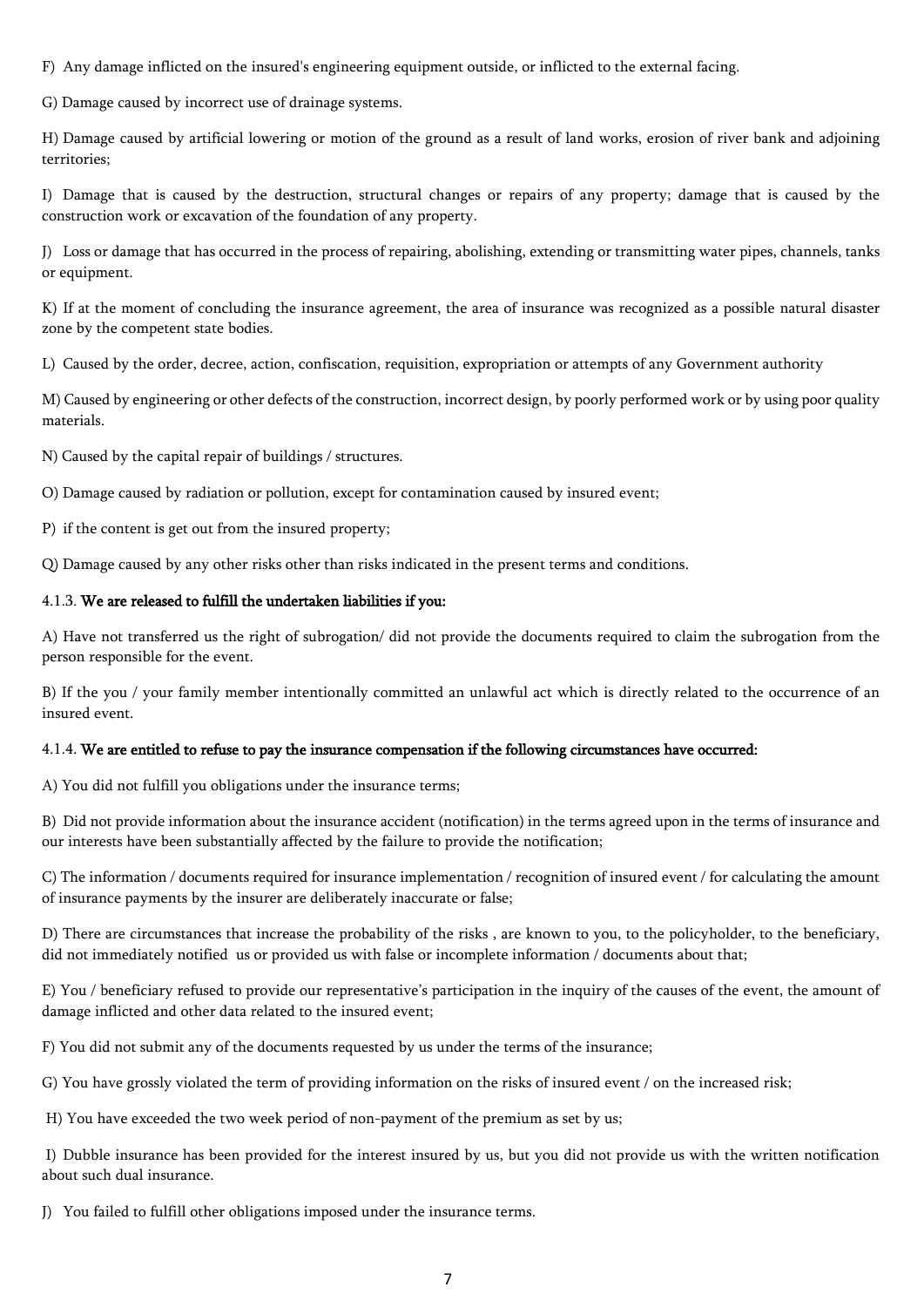K) You have not applied available, reasonable measures to minimize risks / losses, which has become the determinant factor of an insurance case and its damage or the amount incurred by the event.

The refusal for the insurance reimbursement will be presented to you in writing where the reasons for refusal the insurance compensation will be provided.

If there are events that are exceptions, burden of evidence stays with you.

# 4.2. The rights and obligations of the Parties

## You are obliged to:

4.2.1. Ensure payment of insurance premium (premium) in terms and conditions established by the Insurance Agreement;

4.2.2. Ensure providing us with the necessary and accurate information to conclude the agreement.

4.2.3. To introduce the policyholder / beneficiary with the terms of insurance and those obligations undertaken as per this agreement;

4.2.4. Duly and implacably perform the duties and responsibilities of this Agreement.

4.2.5. In case of loss of policy during the insurance period, you have to submit a written application and pay the corresponding amount of money based on which we will issue a duplicate of the policy (in the appropriate seal, which confirms that the policy is duplicated). The identification details of the duplicate of the policy will remain unchanged, and the lost policy is deemed invalid and the requirements presented upon it are not subject to reimbursement.

4.2.6. Promptly inform us about the change of address / location, otherwise any correspondence / notification sent by us to the address indicated by you in the application will be deemed received. A similar rule applies even the address specified by you is incorrect or inaccurate.

### You are entitled to:

4.2.7. Demand from us to implement the insurance coverage in accordance with the terms and conditions of this insurance policy;

4.2.8. In case of insured event ask for payment of insurance reimbursement in accordance with the terms defined by the Insurance Agreement;

4.2.9. Request the proper fulfillment of the obligations from our side;

4.2.10. In accordance with the applicable legislation appeal against our decision, which you might consider unfair;

4.2.11. Terminate the insurance agreement only with full compliance with the requirements of the same agreement.

# We are entitled:

4.2.12. To demand the proper and consistent fulfillment of the obligations undertaken from you/beneficiary;

4.2.13. To demand from you to pay the insurance premium as per the terms and conditions established by the Insurance Agreement;

4.2.14. To demand from you to provide the necessary information for concluding the insurance agreement;

4.2.15. To not reimburse those cases which are not specified in these conditions and / or are found in the list of exclusions;

4.2.16. To refuse to pay insurance reimbursements if you / beneficiary fails to fulfill the obligations under the insurance agreement or in case of improper performance;

# We are obliged to:

4.2.17. To implement the insurance in accordance with the conditions of the present Insurance Agreement;

4.2.18. To submit you the insurance policy as the proof of the concluded insurance;

4.2.19. Timely and fully pay the insurance reimbursement in accordance with the conditions under the insurance agreement after the signature by the Parties of the Insurance Act;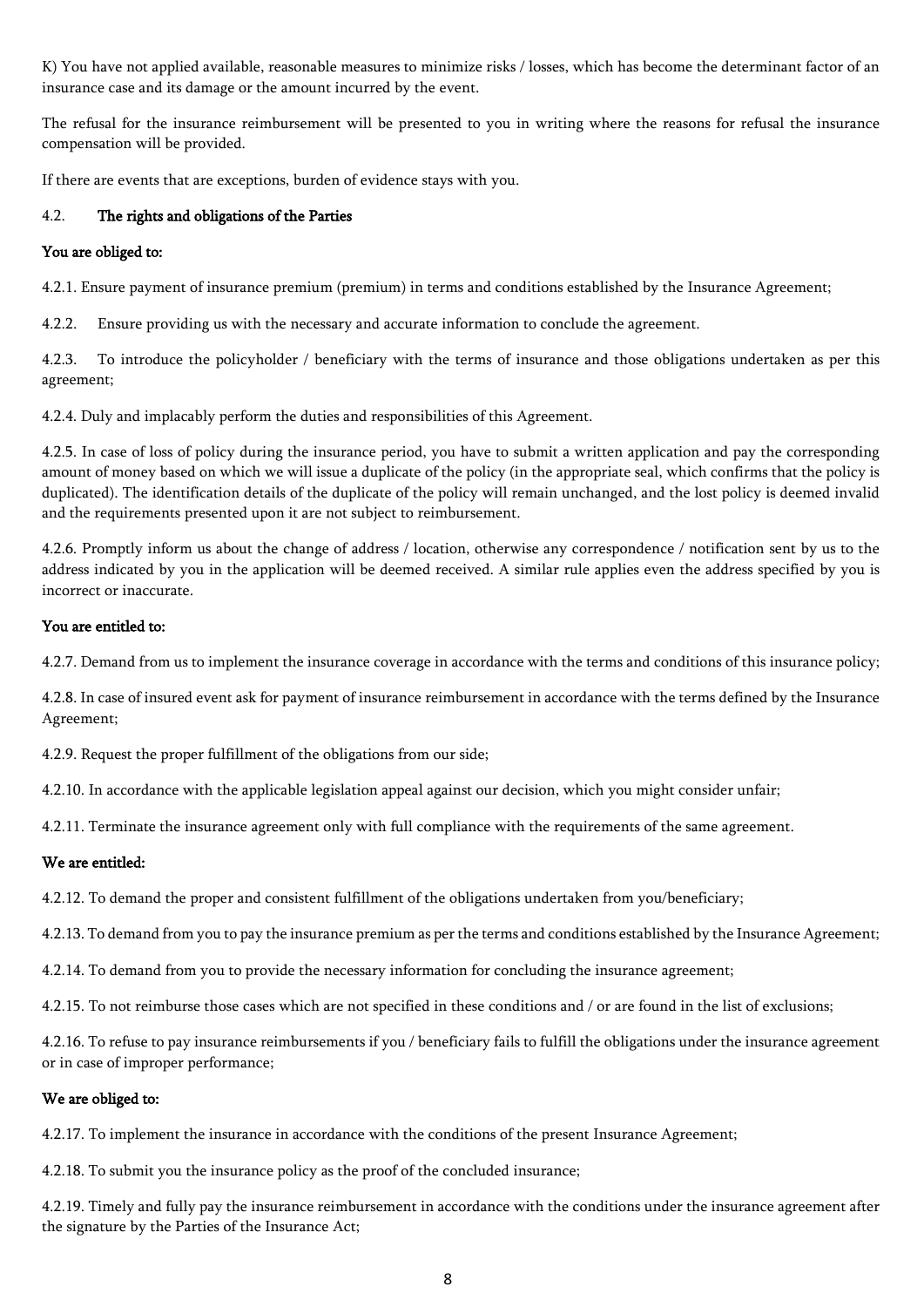### 4.3. Issuing insurance reimbursement

4.3.1. We will pay the insurance reimbursement within 30 (thirty) days from the date of signature by the Parties of the Insurance Act;

4.3.2. We reserve the right to delay making the decision on reimbursement of insurance case if a criminal case has been instituted against your (beneficiary) or against the authorized representative on the fact of insurance risk.

4.3.3. Calculation of the amount of insurance reimbursement is regulated according to a specific case, on the basis of the examination of damaged / destroyed property and documents issued by the competent authorities.

4.3.4. Maximum amount of insurance reimbursement is limited by insurance limit, regardless of the number of insured events and the amount of losses.

4.3.5. When issuing the insurance reimbursement the deductible specified in the insurance policy (if applicable) will be deducted from it.

4.3.6. Once paying the insurance premium in installments and in case of debt, insurance reimbursement will be reduced in the amount of unpaid premium.

4.3.7. If you/beneficiary have been reimbursed for the loss by the third party/parties, we will reimburse only the difference between the amount paid by the third party and the amount we had to pay as per the insurance agreement. You should immediately report the receipt of this amount.

4.3.8. The insurance act signed by the parties constitutes the basis for issuing insurance reimbursement. We are not obliged to pay the insurance reimbursement before you/beneficiary signs up the agreement.

If we cannot agree on the amount of final loss or on the cause of the accident, the assessment will be provided by an independent expert. In addition, the issue of regulating the cost of assessment is determined as follows:

(A) If the assessment (examination) is conducted by our wish and initiative, we cover the expenses of such assessment (expertise);

(B) If the assessment (examination) is conducted by your wish and initiative, you cover the expenses of such assessment (expertise);

(C) If the assessment (examination) is conducted by our mutual wish and initiative, we share the expenses of such assessment (expertise) equally;

# 4.4. Insurance policy / Validity period of insurance policy

4.4.1. Issuing insurance policy sighed by you and us confirms that the insurance agreement is concluded. If we only have a policy we are obliged to pay the insurance reimbursement in case of an insurance accident in exchange for the insurance premium.

4.4.2. In case of any changes in terms of covering the insurance during the insurance period, such changes shall be reflected in the policy or in annexes, and in case of non-compliance in the policy and insurance conditions the priority will be given to the policy.

4.4.3. Unless otherwise provided in the policy, the policy is issued for a one year period;

4.4.4. Insurance enters into force from 24:00 on the first day of the date indicated in the insurance policy and applies to the last day of the term provided by the policy, and we are free from any responsibilities before any first or once-only installment of the insurance premium.

#### 4.5. Insurance premium and terms of payment

4.5.1. The insurance premium is an insurance fee that you have to pay in accordance with these Terms and Conditions and in terms, as prescribed and provided by the insurance policy;

4.5.2. Payment of insurance premium is made once-only or at a specified timeframe; periodicity, terms and other essential conditions for payment of insurance premiums are determined by the policy;

4.5.3. In case of failure to pay the premium in the timeframe fixed by the insurance policy, we will determine the extra twoweek payment period. If after the expiration of this two-week period the insurance event will occur and the premium will not be paid, we are free from the obligation to reimburse.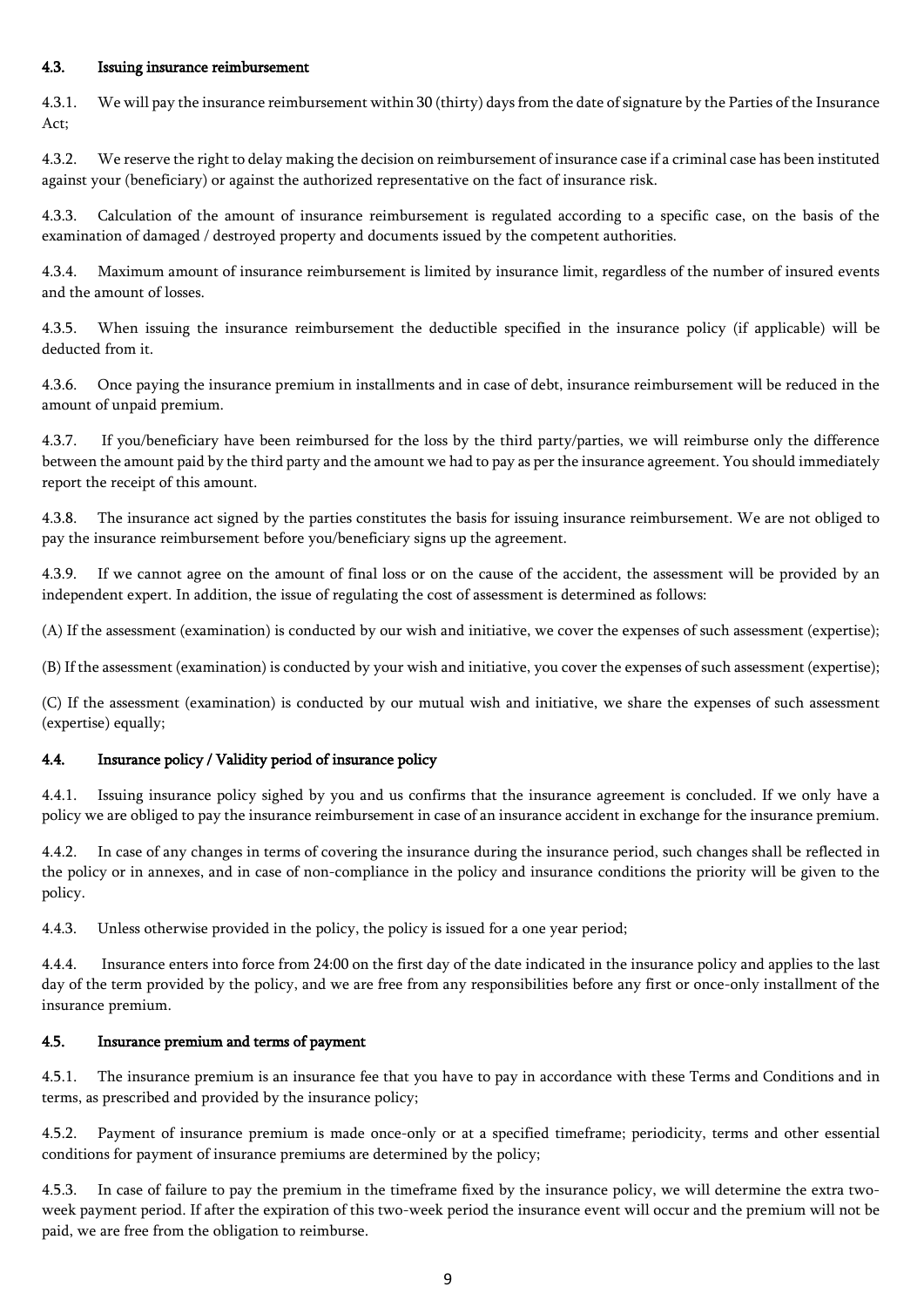4.5.4. Failure to pay premium in time allows us to inform you a month before termination of the agreement and after the ineffective expiry of this term, to terminate the insurance agreement.

4.5.5. If you do not have fully covered the insurance premium at the moment of reimbursement (despite the terms of payment agreed upon by the insurance policy), we are authorized to deduct the unpaid amount of insurance premium from the amount of reimbursement.

# 4.6. Obligation to provide information on change of risk quality

4.6.1. You are obliged to report on all the circumstances you may be aware of that may influence the insurance risk assessment when concluding the insurance.

4.6.2. We have the right before issuing the insurance policy, and if necessary, after the issuance of the policy, ask for any document through which the probability of the insurance accident is determined;

4.6.3. In case we are not informed about the change in risk quality in a timely manner, we reserve the right to reject the insurance reimbursement.

4.6.4. In case of the alienation of insured property / transport, it is necessary to immediately inform us about the new owner and their contact details.

4.6.5. You are obliged to promptly inform us in writing about any changes in the circumstances reported to us or if you have discovered previously unknown or new circumstances in case they increase the risks of insurance incidents.

4.6.6. The obligation to provide information to us is valid throughout the entire insurance period and is not limited to the information necessary for assessing the risk quality, but also includes the information about the amount of reimbursement and / or the origin of our liabilities.

# 4.7. Change of Terms of Insurance

4.7.1. In case of increasing the insurance risk during the validity of insurance policy we can request changing the insurance conditions or paying additional insurance premium. Such a decision made by us is compulsory for you.

4.7.2. Your refusal to change the terms of insurance or paying additional premium gives us the right to terminate the insurance policy from the moment such changes occur and stop the insurance activities one-month period in advance. Keeping the time is not required if the increase in risks are caused by your intentional or gross negligence.

4.7.3. In case of change of circumstances affecting the essential terms of the insurance agreement, including the risk quality adjustment, the amount of insurance, the validity of the policy or the amount of insurance premium you will be handed the signed and stamped policy.

# 4.8. Insurance for the benefit of third parties

4.8.1. You can conclude an insurance agreement in favor of a third party, i.e. assign a beneficiary.

4.8.2. Before the insured event, you can change the name of a beneficiary mentioned in the agreement with another person, which you will inform us in writing. The replacement of a beneficiary must be concluded with a written agreement.

4.8.3. Concluding the insurance agreement on behalf of a beneficiary will free you from the fulfillment of the obligations under the agreement unless otherwise provided by the policy.

4.8.4. We can demand from the beneficiary to fulfill the obligations provided by the insurance agreement.

4.8.5. We are only obliged to reimburse on the benefit of the beneficiary if the beneficiary agrees with the insurance agreement.

# 4.9. Rule of Subrogation

4.9.1. The insurer, who paid the insurance reimbursement, shall be entitled to a regressive claim right against the person responsible for the damage inflicted within the full amount of reimbursement paid. You are obliged to provide us with all original documents (including the sealed and signed by the authorized person and issued by the relevant authorized state bodies) confirming the insurance accident, where the following should be indicated: place and date of accident, the identity of each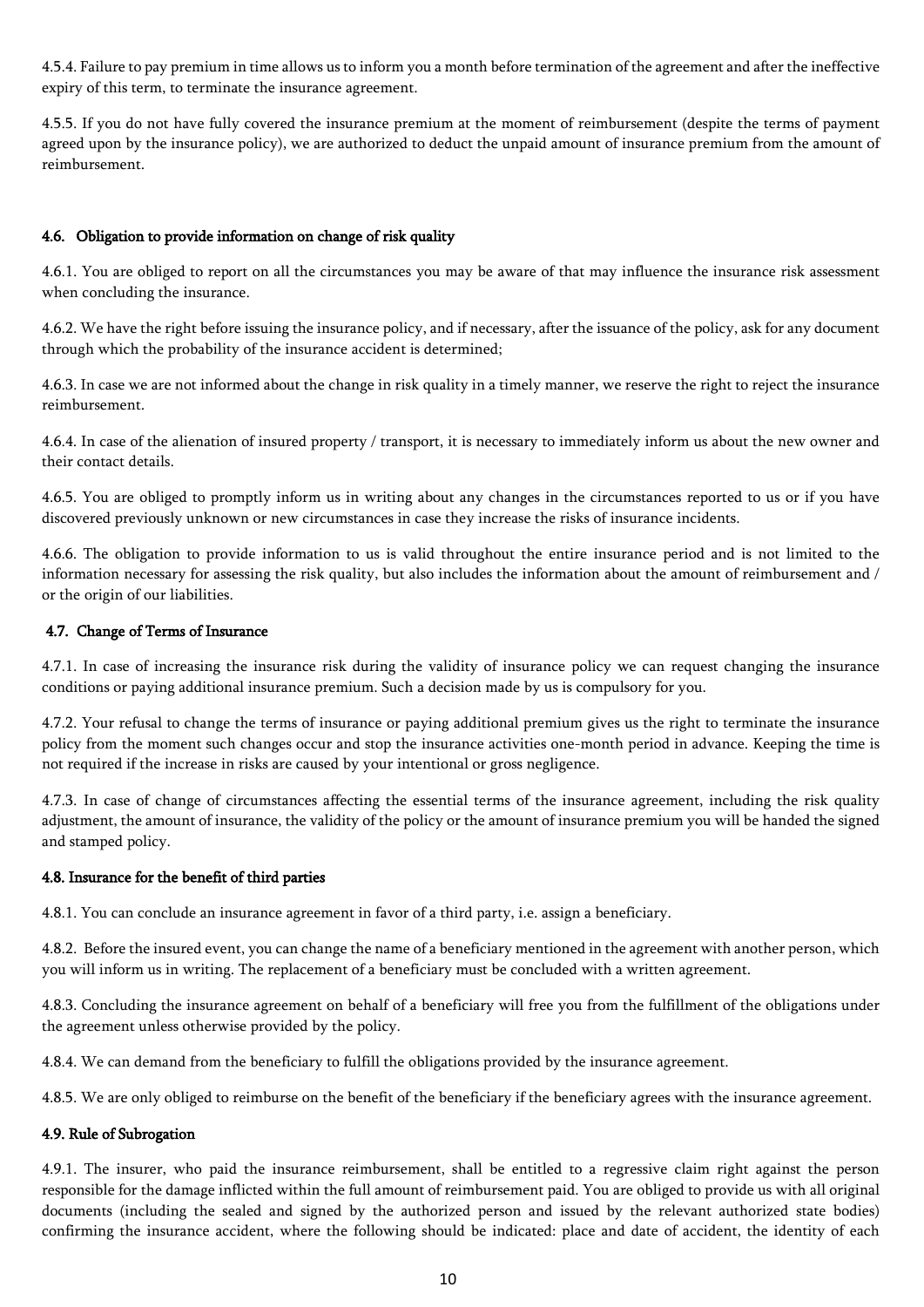participant, the person responsible for the accident (the persons) and the other circumstances that are important to the case), which are required for the implementation of this request.

4.9.2. If you refuse to claim against the person responsible for the damage or you refuse the right which provide the implementation of demands against this person, or you refuse us to grant the documents necessary to make the regression request, frees us from paying the insurance reimbursement and if such reimbursement is already paid, gives us the right to claim this reimbursement back.

# 4.10. Force-Major

4.10.1. The Parties shall be temporarily relieved from the fulfillment of the obligations undertaken by this Agreement, if the failure to comply with the above-mentioned obligations and / or improper performance was due to the overwhelming force of force-majeure circumstances.

4.10.2. In case of force-majeure situation, our obligations are terminated only temporarily and are fully updated upon completion or elimination of these circumstances.

4.10.3. The start and termination of Force Majeure circumstances must be confirmed by the relevant competent authority.

# 4.11. Termination of policy

4.11.1. The policy will be terminated prior to the expiration of its validity without additional terms and prior notification, in the following circumstances:

4.11.2. On the expiry of the amount specified in the policy/ the expiry of the policy;

4.11.3. If the possibility of occurance of insured event does not exists and the insurance risk disappear in any circumstances after the insurance enters into force, other than the insurance event;

4.11.4. If the increase in the insurance risk or the action which resulted in damage, has been caused by your intentional or gross negligence.

4.11.5. In other cases established by the Georgian legislation.

4.11.6. The validity of policy may be terminated based on a one-month period of prior written notification of the following circumstances:

A) In case of failure to pay the insurance premium within the timeframe provided by the policy,

B) In case if the insurance risk is increased and you refuse to pay additional premium/ refuse to change the terms of insurance.

C) When the insured property / vehicle is alienated.

D) In other cases established by the Georgian legislation.

4.11.7. You are obliged to cover the earned insurance premium in any case, in addition if we reimburse the insurance event, the unearned insurance premium is not a subject of return, and the unearned insurance premium will be fully covered in case when the insurance premium is paid in installments.

4.11.8. To avoid any doubts, in case of termination of the insurance, the following condition is applicable: The earned insurance premium paid by you is not subject to return from our side.